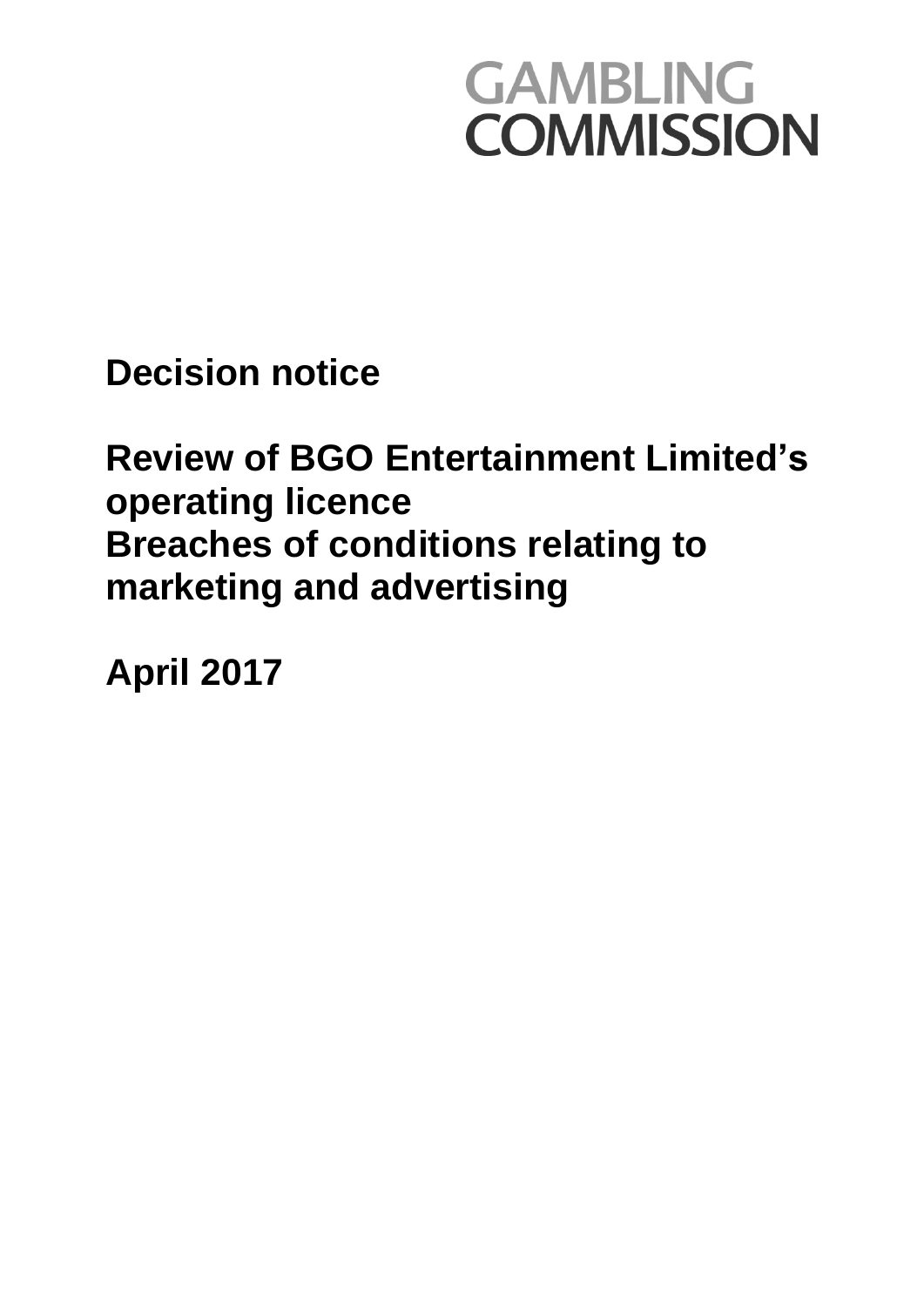#### **Introduction**

- 1. On 23 September 2016 the Gambling Commission (the Commission) gave BGO Entertainment Limited (BGO) notice that we were commencing a review of its operating licence. We commenced a review under section 116(2) of the Gambling Act 2005 (the Act) because we:
	- had reason to suspect that activities may have been carried on in purported reliance on the licence but not in accordance with a condition of the licence (section 116(2)(a))
	- suspected that the licensee may be unsuitable to carry on the licensed activities (section  $116(2)(c)(i)$ ) and
	- $\bullet$  thought that a review would be appropriate (section 116(2)(c)(ii)).
- 2. This decision notice sets out the relevant licence conditions, the background events, our findings and the outcome of the review.

### **Licence conditions relating to Marketing and Advertising**

- 3. The [Licence Conditions and Codes of Practice](http://live-gamblecom.cloud.contensis.com/PDF/LCCP/Licence-conditions-and-codes-of-practice.pdf) (LCCP), issued under section 24 of the Act, set out the requirements holders of operating and personal licences must meet. Compliance with social responsibility (SR) code provisions is a condition of a licence and any breach of them by an operator may lead us to review the operator's licence with a view to suspension, revocation or the imposition of a financial penalty.
- 4. On 8 May 2015, following a [public consultation,](http://www.gamblingcommission.gov.uk/PDF/consultations/Strengthening-social-responsibility-LCCP-responses.pdf) new licence conditions relating to SR came into force, including SR code provision 5.1.7 (Marketing of offers). This states that all licensees must abide by any relevant provision of the Committee of Advertising Practice (CAP) code and the Broadcast Committee of Advertising Practice (BCAP) code, as the case may be, which relates to 'free bet', 'bonus' or similar offers, and in that regard follow the CAP and BCAP ['Guidance on the rules for gambling advertisements'](https://www.asa.org.uk/resource/gambling.html). In particular, advertisements must state significant limitations and qualifications. Marketing material must not amount to or involve misleading actions or misleading omissions. These rules apply to all forms of marketing communications, including social media and affiliate marketing.
- 5. SR code provision 1.1.2 (Responsibility for third parties) requires licensees to take responsibility for third parties with whom they contract for the provision of any aspect of the licensee's business related to the licensed activities. This means that licensees are considered responsible for the actions and behaviour of third parties with whom they contract, which includes marketing affiliates and advertising networks.

## **Events leading to the review**

6. In June 2015, we asked remote operators to provide information relating to compliance with the revised LCCP including the new requirements relating to marketing and advertising, namely SR code provision 5.1.7. BGO was one of several remote operators identified as having advertising which did not comply with those requirements. BGO's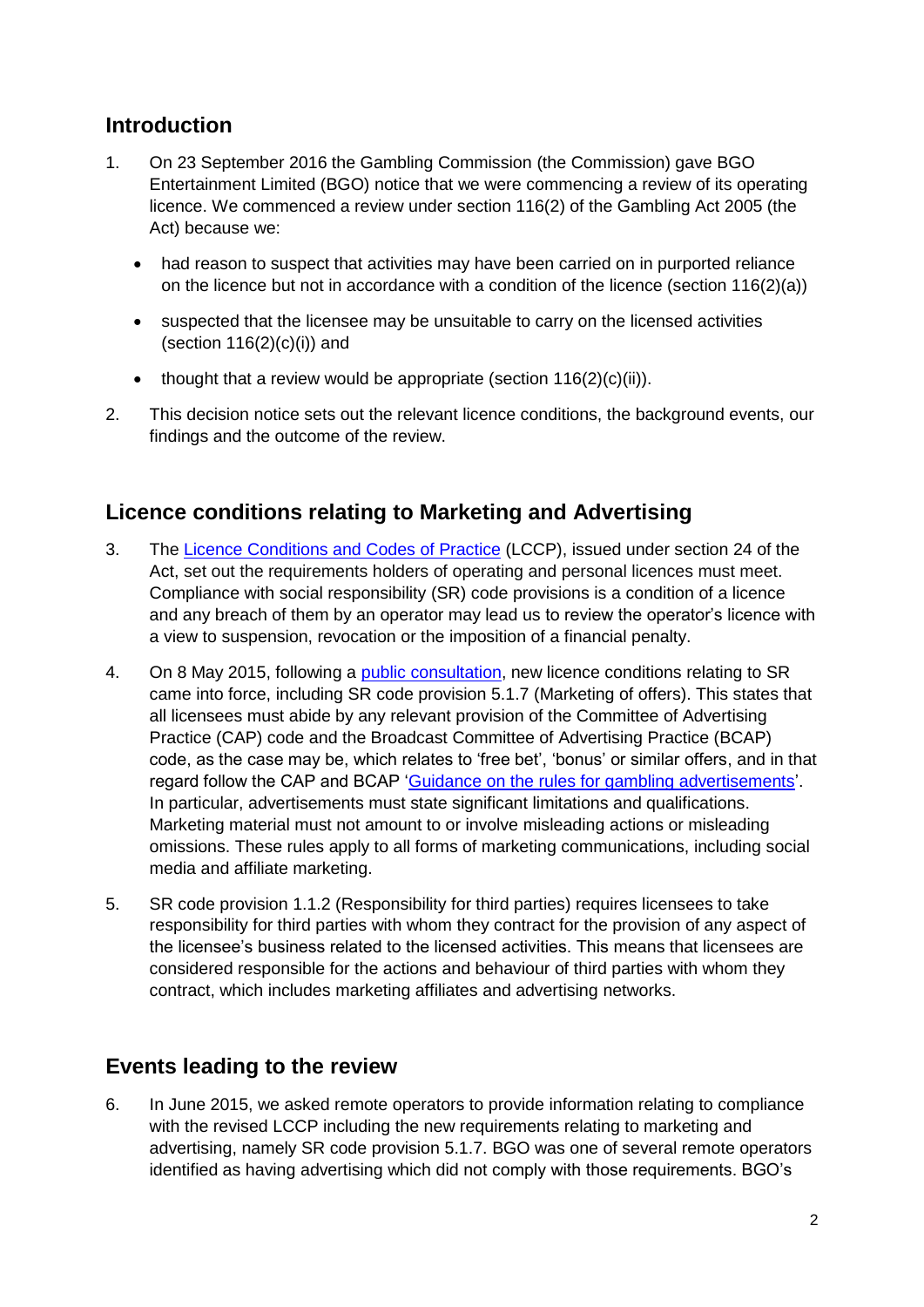advertisements did not include the significant limitations and qualifications relating to promotions and were therefore potentially misleading to consumers.

- 7. Despite extensive contact with us, BGO failed to take prompt and effective action to address the issues identified. BGO repeatedly provided assurances to us that it understood the requirements and had taken action to ensure that they were met. However, we continued to find evidence that advertisements on BGO's own website and the websites of third parties were potentially misleading by failing to include significant limitations and qualifications of promotions.
- 8. In May 2016, as part of measures through which BGO sought to provide reassurances to us that it had addressed the advertising-related breaches, it commissioned a Copy Advice Audit of its website from CAP. The review assessed marketing communications on BGO's website and considered its conformity with the CAP Code.
- 9. The audit made several recommendations in relation to what significant limitations and qualifications **should** be included in the advertisements on BGO's website. BGO did not initially follow those recommendations. We took the recommendations from the audit into account in reaching the conclusion that advertisements on BGO's own website continued to breach social responsibility code provision 5.1.7 from May to July 2016.
- 10. Following further engagement, BGO made the changes recommended in the audit in late July 2016. However, we continued to find and capture evidence of ongoing breaches in relation to advertising on the websites of third parties with which BGO had a contractual relationship in August, September and October 2016.

#### **The Commission's findings**

- 11. Our findings were that:
	- 1. BGO failed to act in accordance with SR code provision 1.1.2 and SR code provision 5.1.7.2.a between 17 July 2015 - 18 October 2016 in that:
		- a) between 17 July 2015 21 July 2016 BGO published nine advertisements on its website which breached SR code provision 5.1.7.2.a and were therefore misleading
		- b) between 4 February 18 October 2016 third parties with which BGO had a contractual relationship published fourteen advertisements for BGO which breached SR code provision 5.1.7.2.a and were therefore misleading.
	- 2. BGO acted in a way which cast doubt on its suitability to carry on the licensed activities because it:
		- a) failed to take timely and effective action to address the breaches of SR code provision 5.1.7, when we made it aware of them
		- b) provided inaccurate assurances that the problems in this area had been addressed.